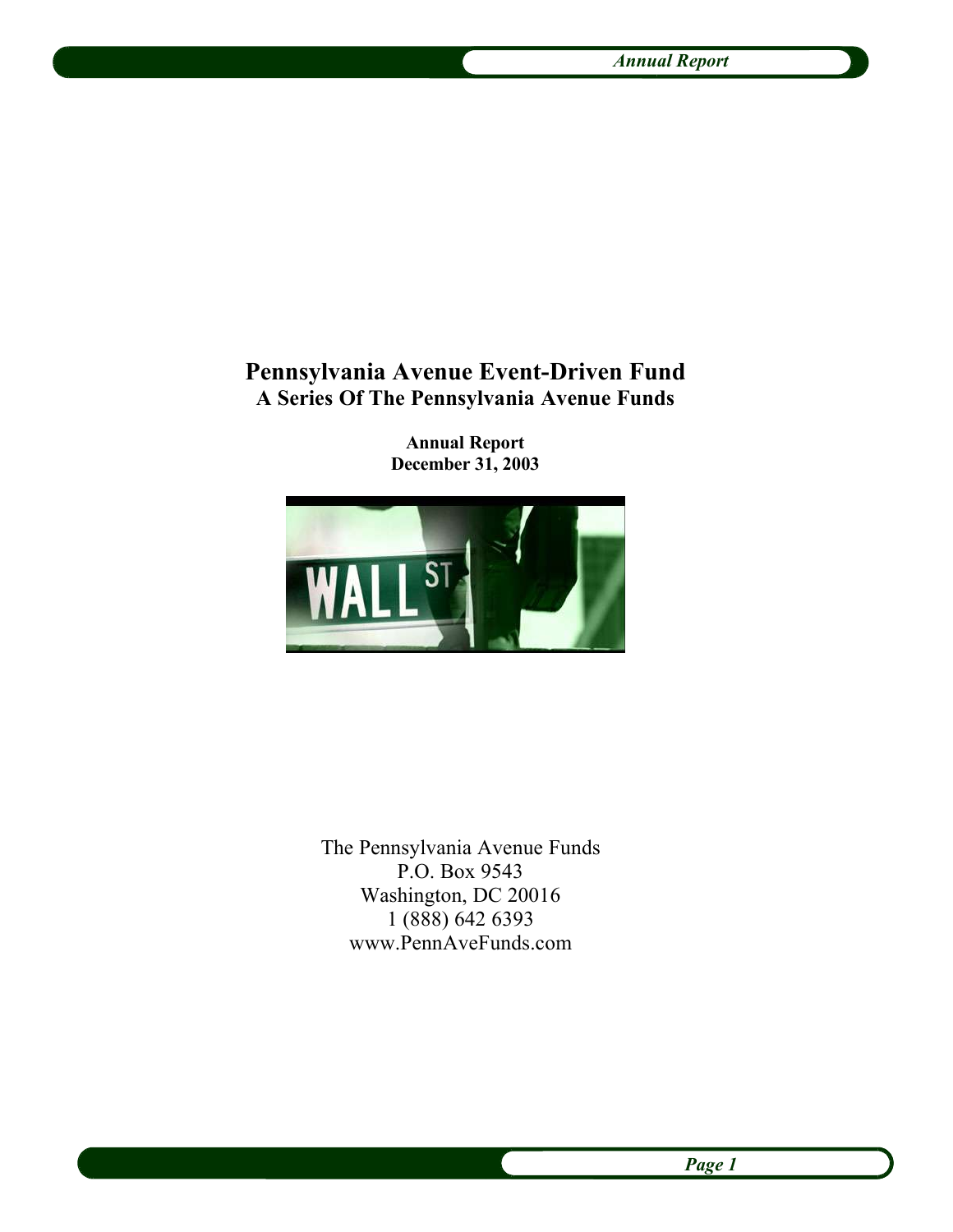The Pennsylvania Avenue Funds THE I CHISYIVANIA AVENUE I UNIS P.O. Box 9543  $\blacklozenge$  Washington, D.C. 20016  $\blacklozenge$  U.S.A.

February 27, 2004

Dear Shareholder,

The Pennsylvania Avenue Funds became available to the public on November 21<sup>st</sup>, 2003. I am pleased to report that the Pennsylvania Avenue Event-Driven Fund has since returned 3.84%, whereas the S&P Index increased 6.45% over the same period. The Fund did not employ leverage during the period.

The Fund focused primarily on merger arbitrage and, to a lesser extent, on distressed securities and proxy fight investments. The decision to concentrate on merger arbitrage was driven by several factors: distressed securities have seen significant increases in prices over the last year, and the number of investable distressed companies continues to decrease; the volume of large merger transactions has increased recently; spreads on small merger transactions remain attractive. Irrespective of the preceding discussion, the Fund's Adviser monitors investment opportunities for all of the Fund's principal investment strategies constantly. Due to its small size, the Fund has not yet employed capital structure arbitrage.

Let me briefly address a few points about merger arbitrage that you may have come across in the financial press in the last few months. The slump in merger activity since 2001 has been quoted widely as a reason for the difficult investment environment of merger arbitrage. The financial press reports that despite this drop, investors continue to allocate assets to merger arbitrage investments. Therefore, with high demand and low supply, spreads are tight, which leads to small returns for arbitrageurs investing in large deals.

I believe that the market for mergers below \$500 million appears to be hardly affected by the overall decline in activity, and spreads on these deals remain very attractive. Therefore, the Fund has allocated a larger percentage of its assets to this type of transaction than other arbitrageurs might do.

In my opinion, that there are a number of reasons why this segment behaves differently from large-cap merger activity. Many companies in this segment are too small and illiquid for large arbitrageurs to invest in. Due to its small size, the Fund can invest economically in these situations and thereby has a clear competitive advantage over others. Moreover, many small mergers are management buy-outs where shareholders are compensated in cash. Because many arbitrageurs only get involved in stock-for-stock mergers, there is less arbitrage activity in these transactions, and spreads remain attractive.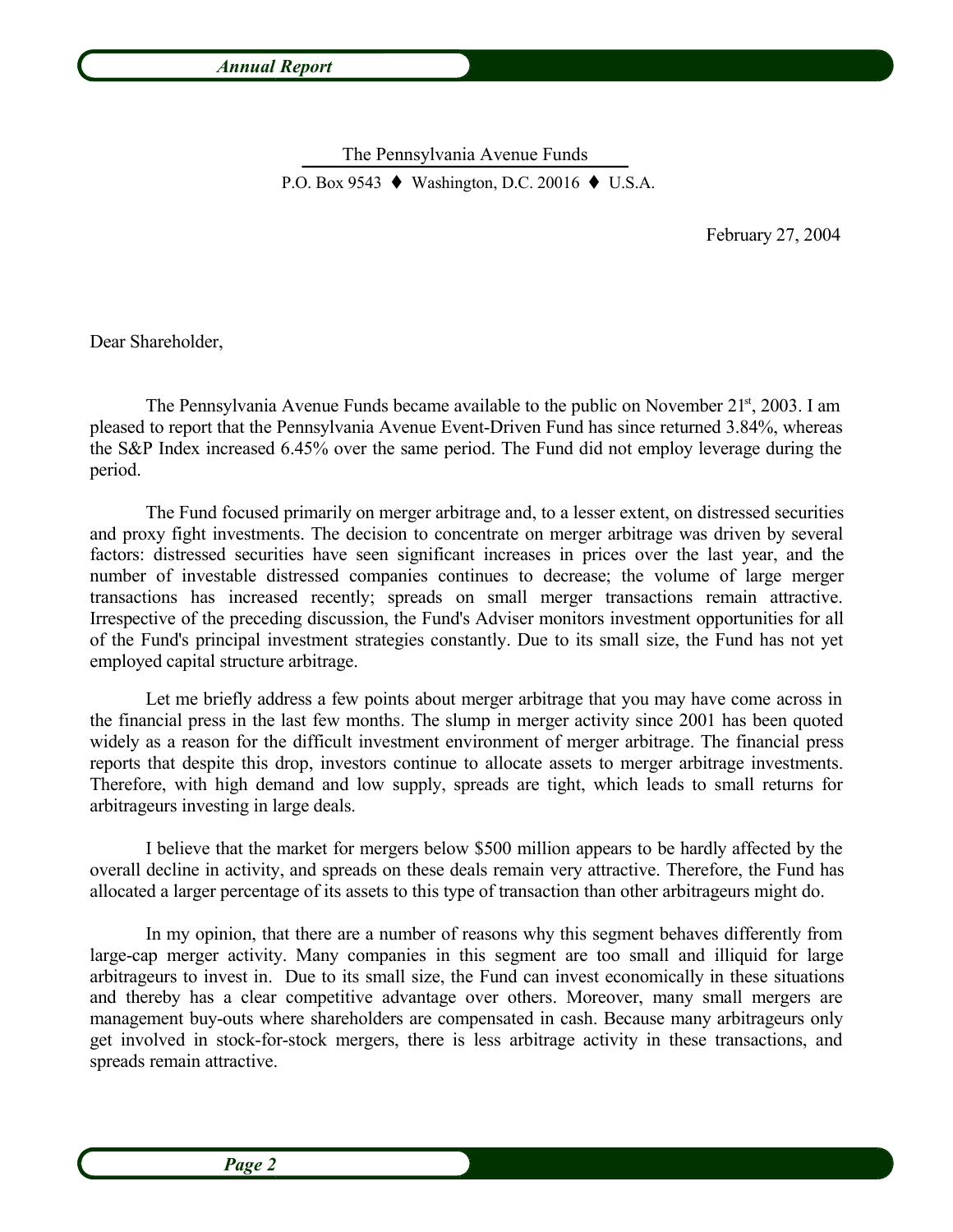Looking ahead into the year 2004, the Fund will seek to grow its assets and reach a size at which it can support its own operations without receiving expense reimbursements from the Adviser. We anticipate that the Fund will soon become available on various distribution platforms, allowing investment advisers and broker/dealers to invest their clients' funds more easily. Please check our website from time to time for the latest updates.

Yours sincerely,

Thomas Kirchner, CFA President & Portfolio Manager

Please remember that the information contained in this letter is intended for shareholders or potential shareholders of the Pennsylvania Avenue Funds. Opinions expressed by the Portfolio Manager should not be construed as statements of facts, and do not necessarily reflect the opinion of all trustees and officers. Nothing herein constitutes investment advice. Past performance is not predictive of future performance. Investment return and principal value will fluctuate, so that your shares, when redeemed, may be worth more or less than the original cost.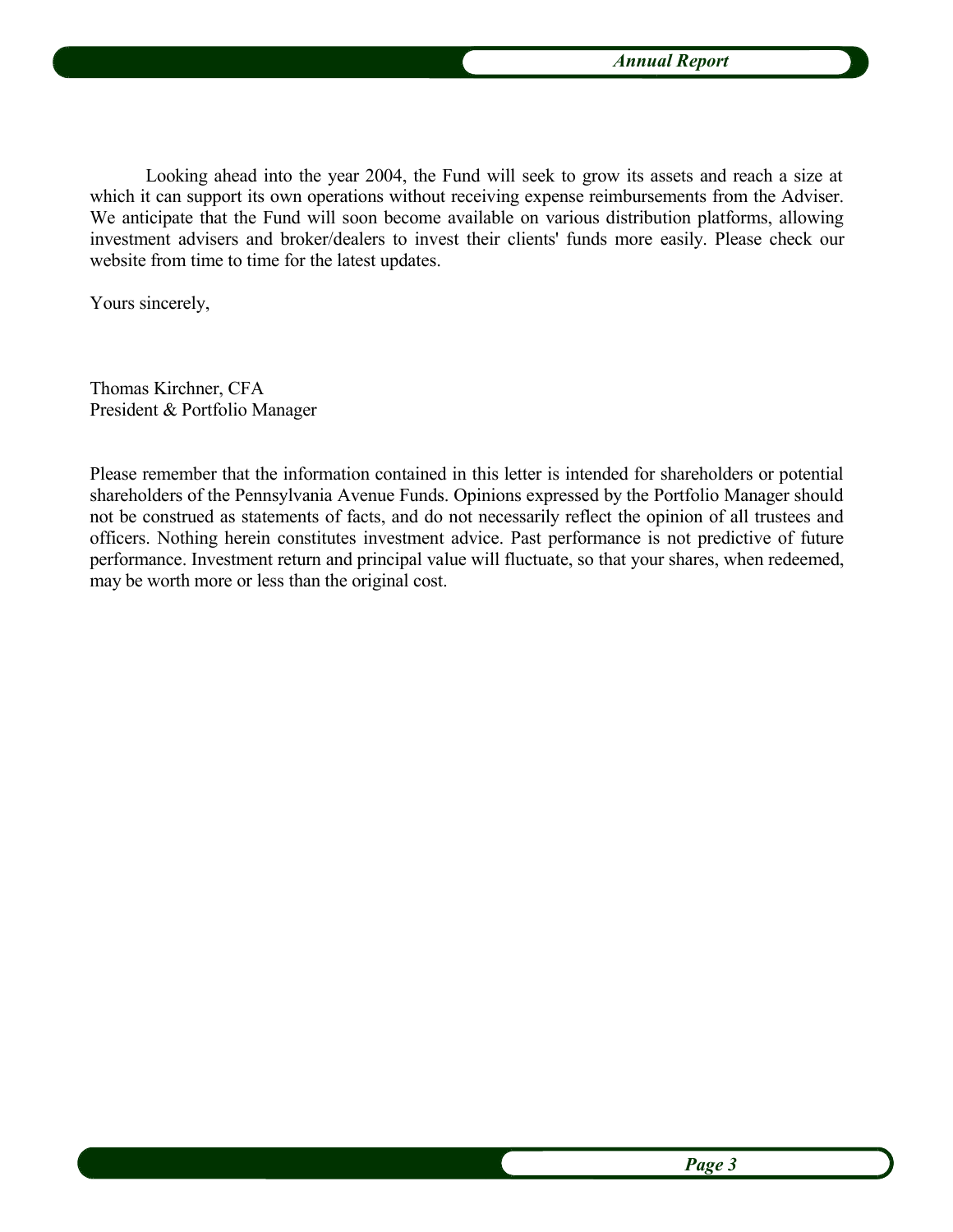## PENNSYLVANIA AVENUE EVENT-DRIVEN FUND, A SERIES OF THE PENNSYLVANIA AVENUE FUNDS Statement of Assets and Liabilities December 31, 2003

#### **Assets**

|                        | Investments in securities, at value        |        |  |           |
|------------------------|--------------------------------------------|--------|--|-----------|
|                        | Acquisition cost - \$81,152                |        |  |           |
|                        | At value (note 1)                          | \$     |  | 86,530    |
|                        | Short-term Investments                     |        |  | 15,809    |
|                        | Cash                                       |        |  | 4,001     |
|                        | Receivable Interest                        |        |  | 9         |
|                        | Receivable from Advisor                    |        |  | 1,819     |
|                        | <b>Total Assets</b>                        |        |  | \$108,168 |
| <b>Liabilities</b>     |                                            |        |  |           |
|                        | <b>Accrued Expenses</b>                    |        |  | 734       |
|                        | <b>Total Liabilities</b>                   |        |  | 734       |
| Net assets             |                                            |        |  | \$107,434 |
| Net assets consist of  |                                            |        |  |           |
|                        | Paid in capital                            |        |  | \$102,047 |
|                        | Accumulated net realized investment gains  |        |  | 9         |
|                        | Net unrealized appreciation of investments |        |  | 5,378     |
| <b>Net assets</b>      |                                            |        |  | \$107,434 |
| Shares outstanding     |                                            | 10,194 |  |           |
| <b>Net Asset Value</b> |                                            | \$     |  | 10.54     |

*See accompanying notes to the financial statements*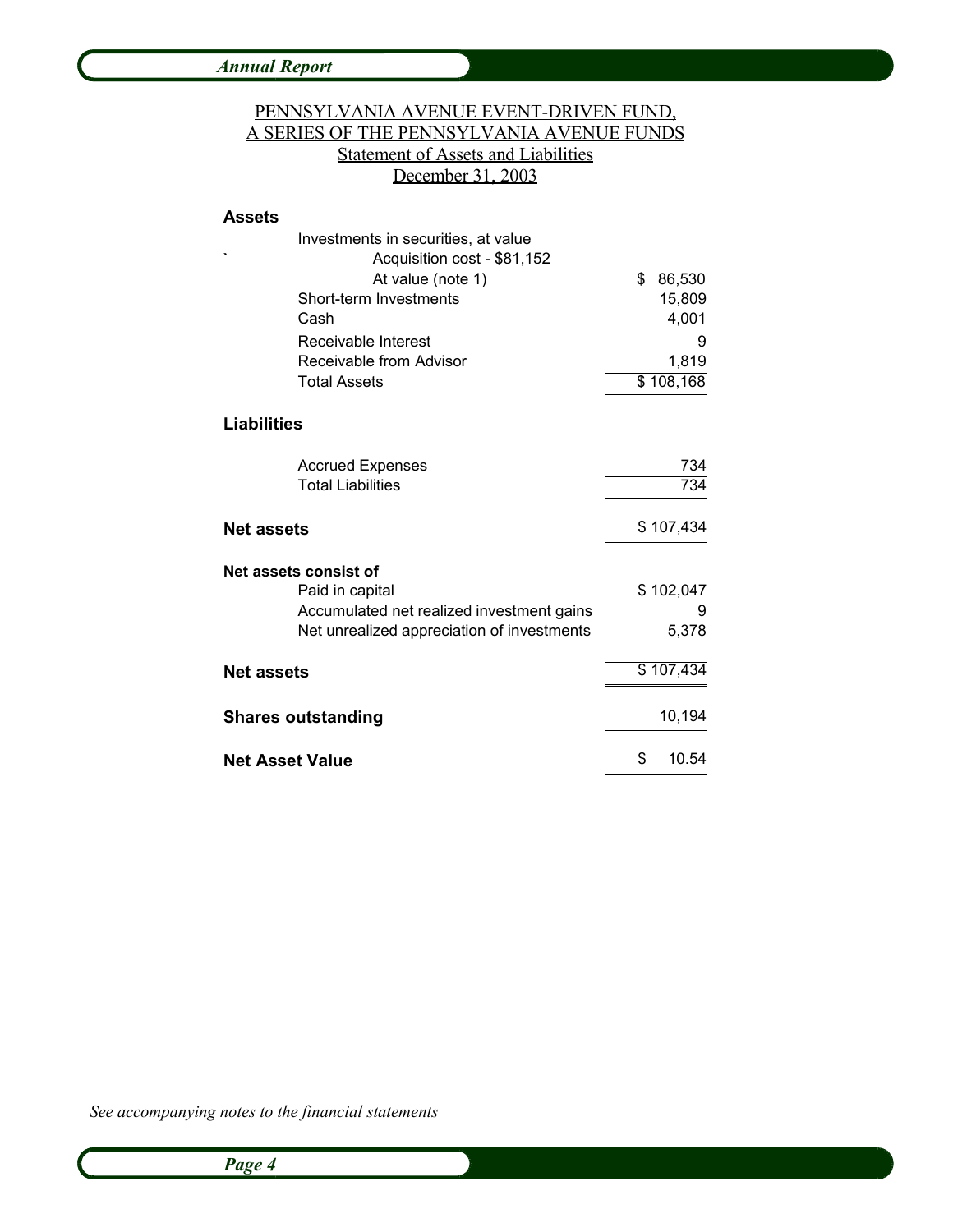# PENNSYLVANIA AVENUE EVENT-DRIVEN FUND, A SERIES OF THE PENNSYLVANIA AVENUE FUNDS **Statement of Operations**

For the Period from November 21, 2003 (effective registration date) to December 31, 2003

| Investment Income                                    |           |
|------------------------------------------------------|-----------|
| <b>Dividends</b>                                     | \$<br>178 |
| Interest                                             | 13        |
| Total income                                         | 191       |
| Expenses                                             |           |
| Custody fees                                         | 576       |
| Insurance                                            | 171       |
| Management fee                                       | 118       |
| <b>Bank Charges</b>                                  | 10        |
| <b>Total Expenses</b>                                | 875       |
| Less expense reimbursement from Advisor              | 708)      |
| Net expenses                                         | 167       |
| Net investment income                                |           |
| Realized and unrealized gains on investments         |           |
| Net realized capital gains                           | 2,037     |
| Net change in unrealized appreciation on investments | 1,960     |
| Net realized and unrealized gains on Investments     |           |
| Net increase in assets from operations               |           |

*See accompanying notes to the financial statements.*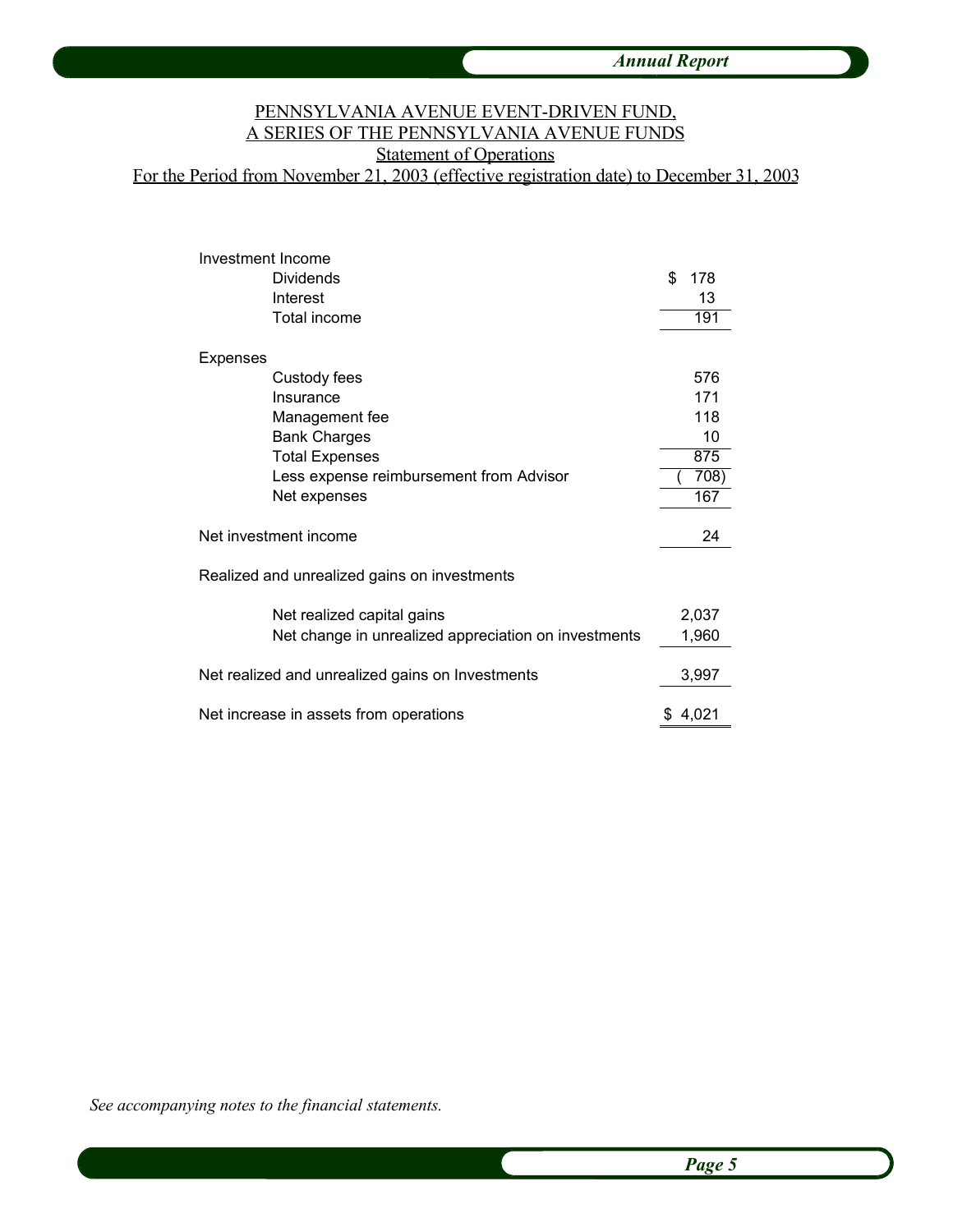### PENNSYLVANIA AVENUE EVENT-DRIVEN FUND, A SERIES OF THE PENNSYLVANIA AVENUE FUNDS Statement of Changes in Net Assets

For the Period from November 21, 2003 (effective registration date) to December 31, 2003

| From Operations                                                                          |    |         |  |
|------------------------------------------------------------------------------------------|----|---------|--|
| Net investment gain                                                                      | \$ | 24      |  |
| Net realized capital gains                                                               |    | 2,037   |  |
| Net change in unrealized appreciation on Investments                                     |    | 1,960   |  |
| Net Increase In Net Assets Resulting From Operations                                     |    | 4,021   |  |
| From Capital Share Transactions                                                          |    |         |  |
| Proceeds from shares issued in reinvestment of dividends<br>Payments for shares redeemed |    | 2,047   |  |
| Net Increase In Net Assets From Capital Share Transactions                               |    | 2,047   |  |
| Distributions To Shareholders                                                            |    | (3,530) |  |
| <b>Total Increase In Net Assets</b>                                                      |    | 2,538   |  |
| <b>Net Assets</b>                                                                        |    |         |  |
| <b>Beginning of Period</b>                                                               |    | 104,896 |  |
| <b>End of Period</b>                                                                     | \$ | 107,434 |  |
| <b>Capital Share Activity</b>                                                            |    |         |  |
| Sold                                                                                     |    |         |  |
| Reinvested dividend                                                                      |    | 194     |  |
| Redeemed                                                                                 |    |         |  |
| Net Change In Shares Outstanding                                                         |    | 194     |  |
| Shares Outstanding At Beginning of Period                                                |    | 10,000  |  |
| Shares Outstanding At End of Period                                                      |    | 10,194  |  |

*See accompanying notes to the financial statements*.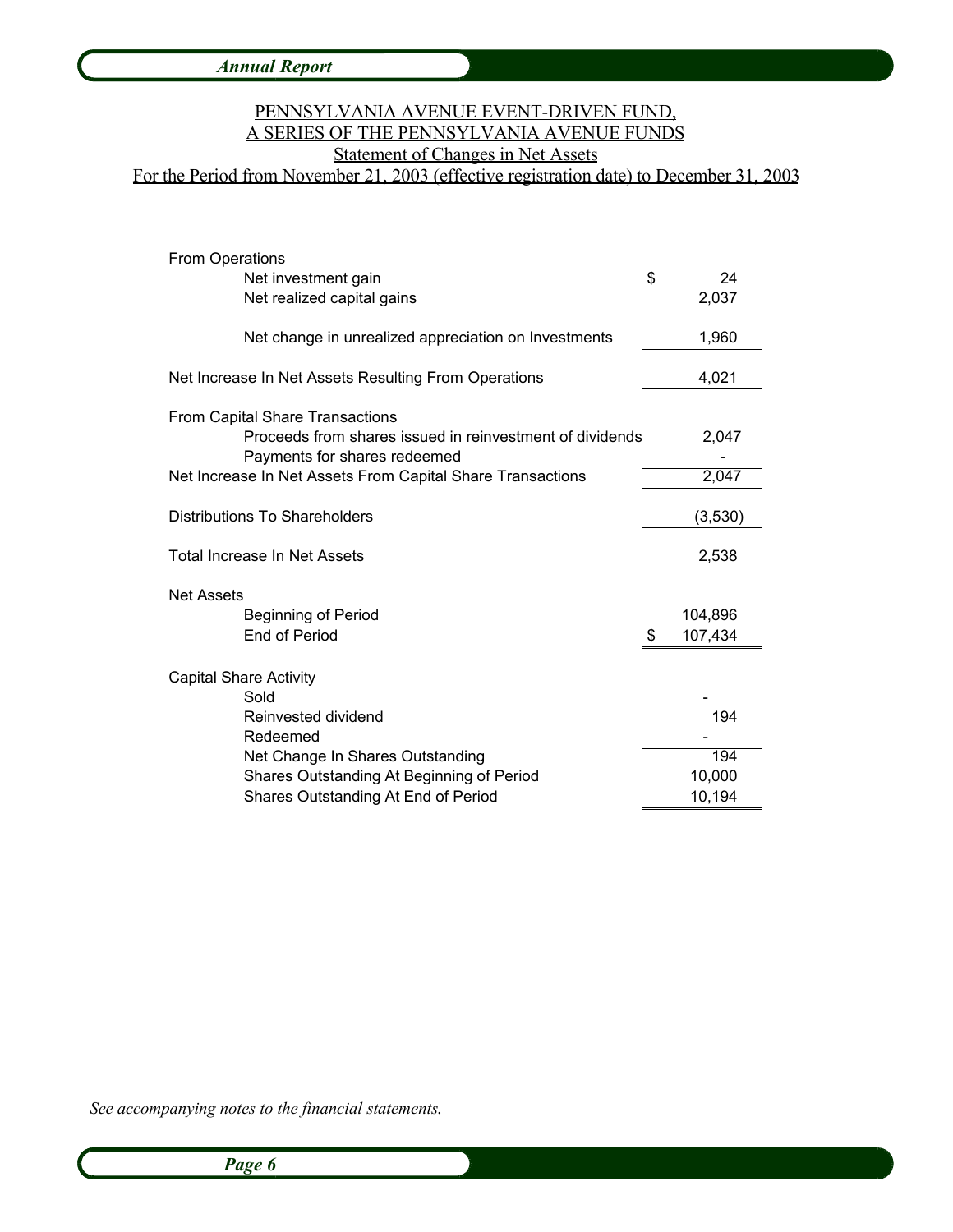### PENNSYLVANIA AVENUE EVENT-DRIVEN FUND, A SERIES OF THE PENNSYLVANIA AVENUE FUNDS Financial Highlights For a share of beneficial interest outstanding throughout the period For the period from November 21, 2003 (effective registration date) to December 31, 2003

**Per Share Data** Net Asset Value At Beginning of Period **\$ 10.49** Income from Investment Operations Net Investment Income Net realized and Unrealized Gains on Investments 0.40 Total Income From Investment Operations **by the COV COVERTS** 6.40 Less Distributions (0.35) Total Net Asset Value At End of Period  $\qquad \qquad \$  10.54 Total Return (not annualized) 3.84% Ratios and Supplemental Data: Net assets at end of Period **\$ 107,434** Expense ratio, after reimbursement (annualized) 1.50% Expense ratio, before reimbursement (annualized) 7.55% Ratio of net income to average net assets 0.21% Portfolio turnover rate 31.51%

*See accompanying notes to the financial statements*.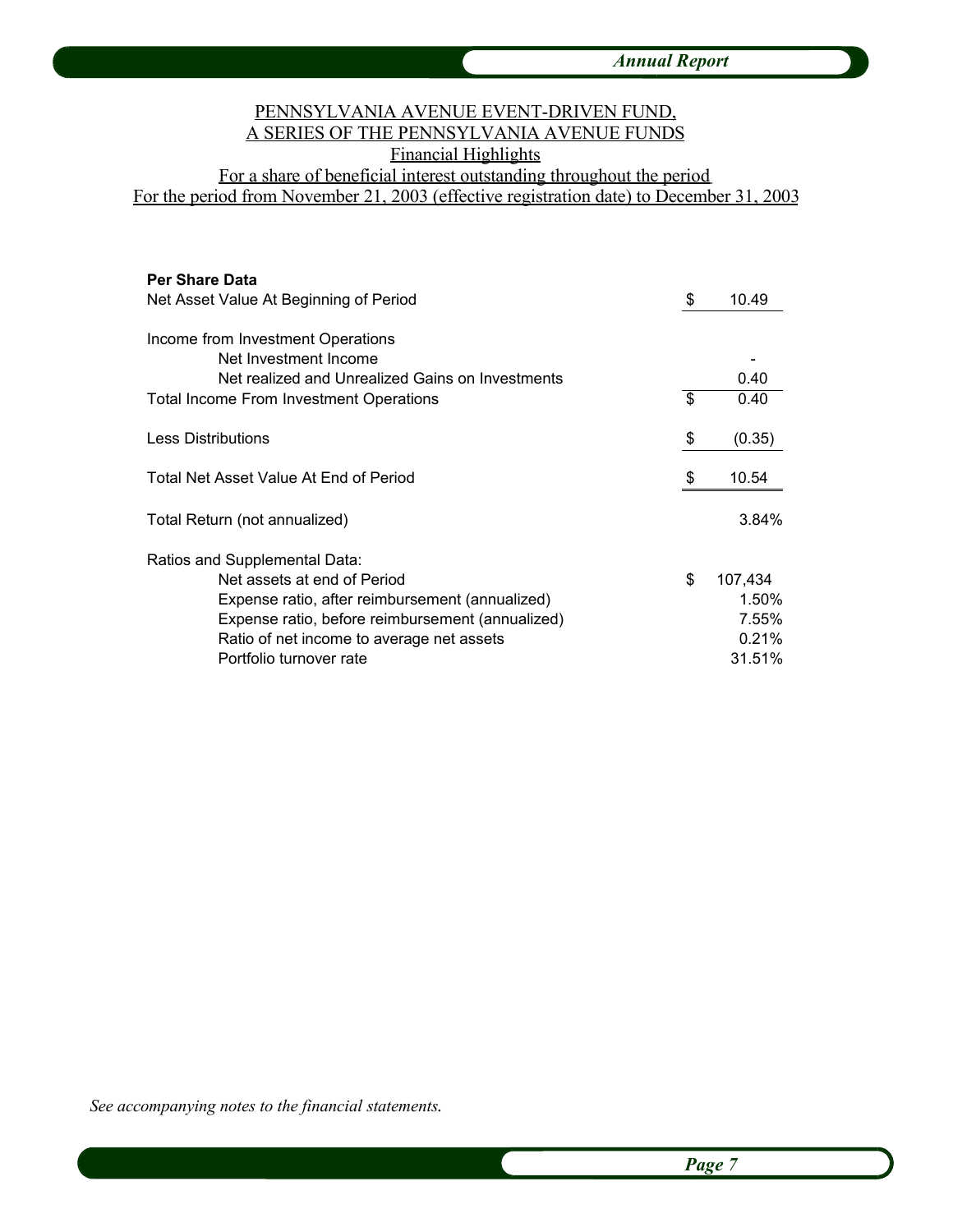# PENNSYLVANIA AVENUE EVENT-DRIVEN FUND, A SERIES OF THE PENNSYLVANIA AVENUE FUNDS Schedule of Investments December 31, 2003

### **Common Stocks - 59.70%** Consumer Cyclical - 8.26% Shares Name **Name Name** And *N*alue **Name** And *Name Value* And *Value* And *Name Value* 250 Dana Corp 3 250 Strategies and the set of the set of the set of the set of the set of the set of the set o 350 Safety Components International Inc \* 4,286 Total Consumer Cyclical 8,874 Consumer Non-Cyclical - 4.79% 1,000 Parlux Fragrances Inc \* 5,150 Total Consumer Non-Cyclical 5,150 Technology - 15.64% 2,000 Laser Technology Inc \* 4,100 1,010 ON Technology Corp \* 4,000 2,900 Troy Group Inc \* 8,700 Total Technology 16,800 Information Technology - 1.84% 1,100 Information Resources Contingent Pymt Rts<sup>\*</sup> 1,980 Total Information Technology 1,980 Financial - 4.37% 150 The Mony Group Inc **4,694** Total Services 4,694 Services - 13.27% 300 Garden Fresh Restaurant Corp \* 4,815 2,000 On Site Sourcing Inc \* 5,600 2,000 PDS Gaming Corporation \* 3,838 Total Services and the services of the services of the services of the services of the services of the services Media - 3.66% 1,000 Media Arts Group Inc. \* 3,930 Total Media 3,930

\* Non-income producing during the period.

*See accompanying notes to the financial statements*.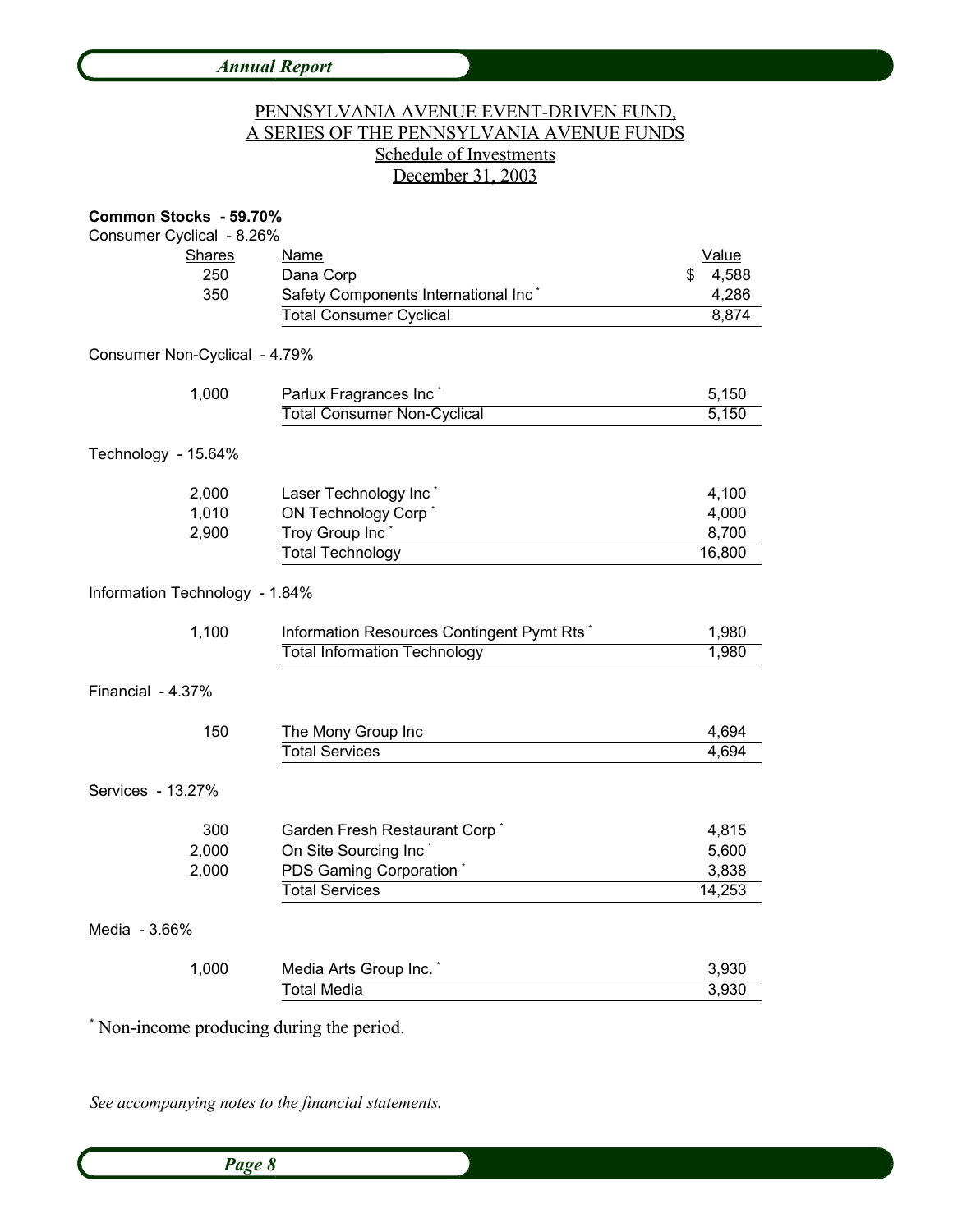### PENNSYLVANIA AVENUE EVENT-DRIVEN FUND, A SERIES OF THE PENNSYLVANIA AVENUE FUNDS Schedule of Investments (continued) December 31, 2003

#### Utilities - 4.59%

| <b>Shares</b>                              | <b>Name</b>                                   |           |
|--------------------------------------------|-----------------------------------------------|-----------|
| 200                                        | Unisource Energy Corp (Holding Co)            | 4,932     |
|                                            | <b>Total Utilities</b>                        | 4,932     |
|                                            |                                               |           |
| Energy $-3.28%$                            |                                               |           |
| 300                                        | United States Exploration, Inc <sup>*</sup>   | 837       |
| 200                                        | Petrocorp Inc                                 | 2,692     |
|                                            | <b>Total Energy</b>                           | 3,529     |
|                                            | <b>Total Common Stocks</b><br>(Cost \$59,639) | 64,142    |
| Bonds - 20.84%                             |                                               |           |
| <u>Princ. Amt.</u>                         | <b>Name</b>                                   |           |
| 25,000                                     | Federal Mogul NT (Default) 8.80% 4-15-07      | 5,000     |
| 20,000                                     | Mirant Corp BD (Default) 2.5% 6-15-21         | 12,400    |
| 15,000                                     | Worldcom Inc BD (Default) 6.40% 8-15-05*      | 4,988     |
|                                            | <b>Total Bonds</b><br>Cost \$21,513)          | 22,388    |
| <b>Short-Term Investments - 14.72%</b>     |                                               |           |
| <b>Shares</b>                              | <b>Name</b>                                   |           |
| 15,809                                     | <b>Treasury Obligations Fund ISS</b>          | 15,809    |
|                                            | Total Short Term Investments (Cost \$15,809)  | 15,809    |
| Total Investments - 95.26%                 | 102,339                                       |           |
| <b>Other Assets and Liabilities: 4.74%</b> | 5,095                                         |           |
| <b>Net Assets - 100.00%</b>                |                                               | \$107,434 |

\* Non-income producing during the period.

*See accompanying notes to the financial statements*.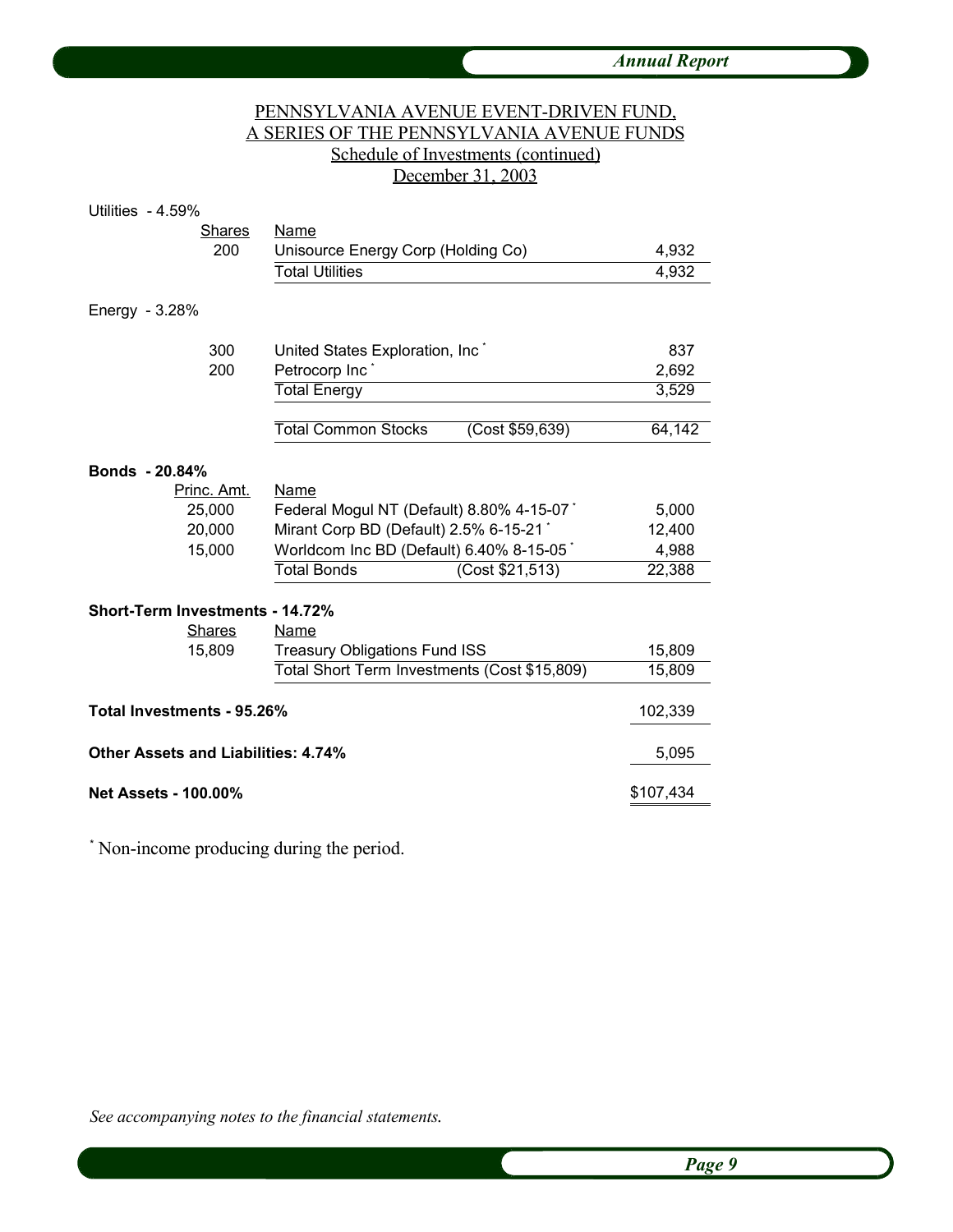# PENNSYLVANIA AVENUE EVENT-DRIVEN FUND, A SERIES OF THE PENNSYLVANIA AVENUE FUNDS Notes to Financial Statement December 31, 2003

### 1. ORGANIZATION AND SIGNIFICANT ACCOUNTING POLICIES

*Organization:* Pennsylvania Avenue Event-Driven Fund, a Series of The Pennsylvania Avenue Funds (the "Fund") is a non-diversified regulated investment company and was organized as a Delaware business trust on September 19, 2002. The Pennsylvania Avenue Funds ("The Trust") is permitted to offer separate portfolios and different classes of shares. The Trust currently offers two classes of shares. The Trust is authorized to issue an unlimited number of shares of beneficial interest. The Fund's investment objective is to seek capital growth by engaging in investment strategies related to corporate events, such as mergers, reorganizations, bankruptcies or proxy fights. It intends to invest in securities of companies of any size and uses derivatives both as a substitute for investing in underlying securities, as well as for hedging purposes. The investment strategies employed by the Fund contain a higher degree of risk than a balanced investment program and this may not be appropriate for investors who are risk averse.

The Fund's registration with the Securities and Exchange Commission became effective on November 21, 2003. Prior to the effective date the Fund sold 10,000 shares to Pennsylvania Avenue Partners, L.L.C. and to Mr. Thomas Kirchner, President of the Fund and the Advisor. Additionally, prior to the effective date the Fund purchased securities totaling \$101,250 and sold securities totaling \$28,501. At the effective date the Fund had undistributed net investment income of \$189, undistributed net realized gains of \$1,289 and unrealized appreciation of investment securities of \$3,418.

*Security Valuations:* The Fund values investment securities, where market quotations are available, at market value based on the last recorded sales price as reported by the principal securities exchange on which the security is traded, or if the security is not traded on an exchange, market value is based on the latest bid price.

*Federal Income Taxes:* The Fund's policy is to comply with the requirements of the Internal Revenue Code that are applicable to regulated investment companies and to distribute all its taxable income to its shareholders. Therefore, no federal income tax provision is required.

*Distribution to Shareholders:* The Fund also intends to distribute in the future substantially all of its net realized capital gains and net investment income, if any, at year-end.

*Other:* The Fund follows industry practice and records security transactions on the trade date. The specific identification method is used for determining gains or losses for financial statements and income tax purposes. Dividend income is recorded on the ex-dividend date and interest income is recorded on an accrual basis.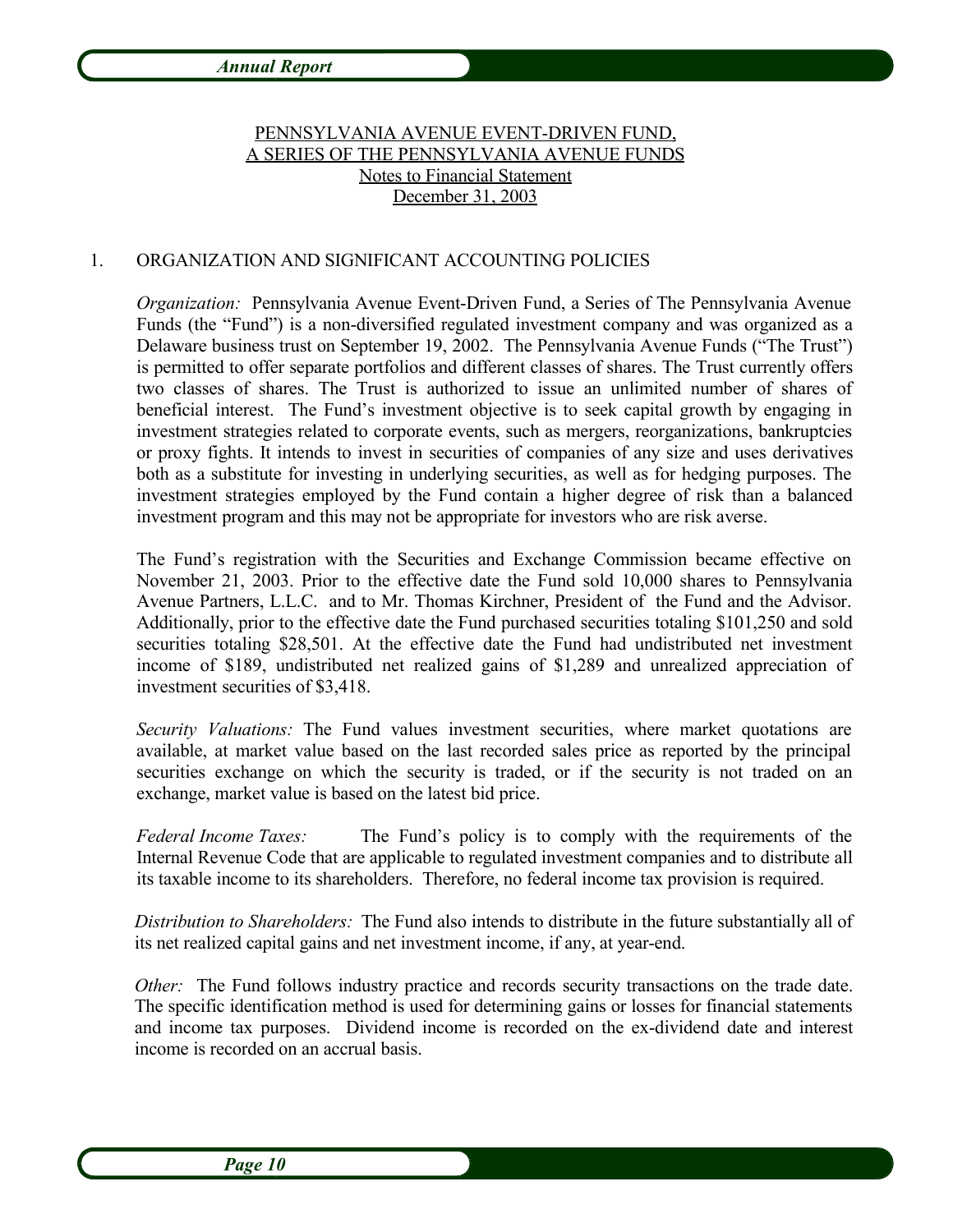### PENNSYLVANIA AVENUE EVENT-DRIVEN FUND, A SERIES OF THE PENNSYLVANIA FUNDS Notes to Financial Statement (continued) December 31, 2003

#### 1. ORGANIZATION AND SIGNIFICANT ACCOUNTING POLICIES (continued)

*Use of Estimates:* The preparation of financial statements in conformity with generally accepted accounting principals requires management to make estimates and assumptions that affect the reported amounts of assets and liabilities and disclosure of contingent assets and liabilities at the date of the financial statements and the reported amounts of revenues and expenses during the year. Actual results could differ from these estimates.

#### 2. INVESTMENT ADVISORY AND TRANSFER AGENT AGREEMENT

The Fund has an agreement with Pennsylvania Avenue Advisers LLC ("the Advisor"), with whom certain officers and trustees of the Fund are affiliated, to furnish investment advisory services to the Fund. The Advisor will also serve as transfer agent to the Fund. Under the terms of the advisory agreement, the Fund will pay the Advisor a monthly fee based on the Fund's average daily net assets at the annual rate of 1.00% of the Fund's first \$10,000,000 of net assets and 0.90% of the net assets exceeding \$10,000,000. A total fee of \$118 accrued to the Advisor during the period from November 21, 2003 (effective registration date) to December 31, 2003. The Advisor waived its fee.

Under the terms of the agreement if the aggregate expenses of the Fund are equal to or greater than 1.50% and 1.75% of the Fund's net assets for the Investor Class and the Adviser Class, respectively, the Adviser will reimburse the Fund for these expenses. In addition to waving its fee the Advisor will reimburse the Fund \$590 for the period from November 21, 2003 (effective registration date) to December 31, 2003. The Advisor has agreed to bear all expenses of the Fund, totaling \$1,229, since its inception until its effective registration date. At December 31, 2003 a reimbursement is due to the Fund of \$1,819 for those aforementioned expenses.

The Advisor also receives compensation of a monthly fee based on the Fund's average daily net assets at the annual rate of 0.10% of the Fund's assets exceeding \$5,000,000 for its services as transfer agent for the Fund. No payments were made or accrued under the transfer agent agreement. The Advisor does not receive compensation for its service as the Fund's administrator.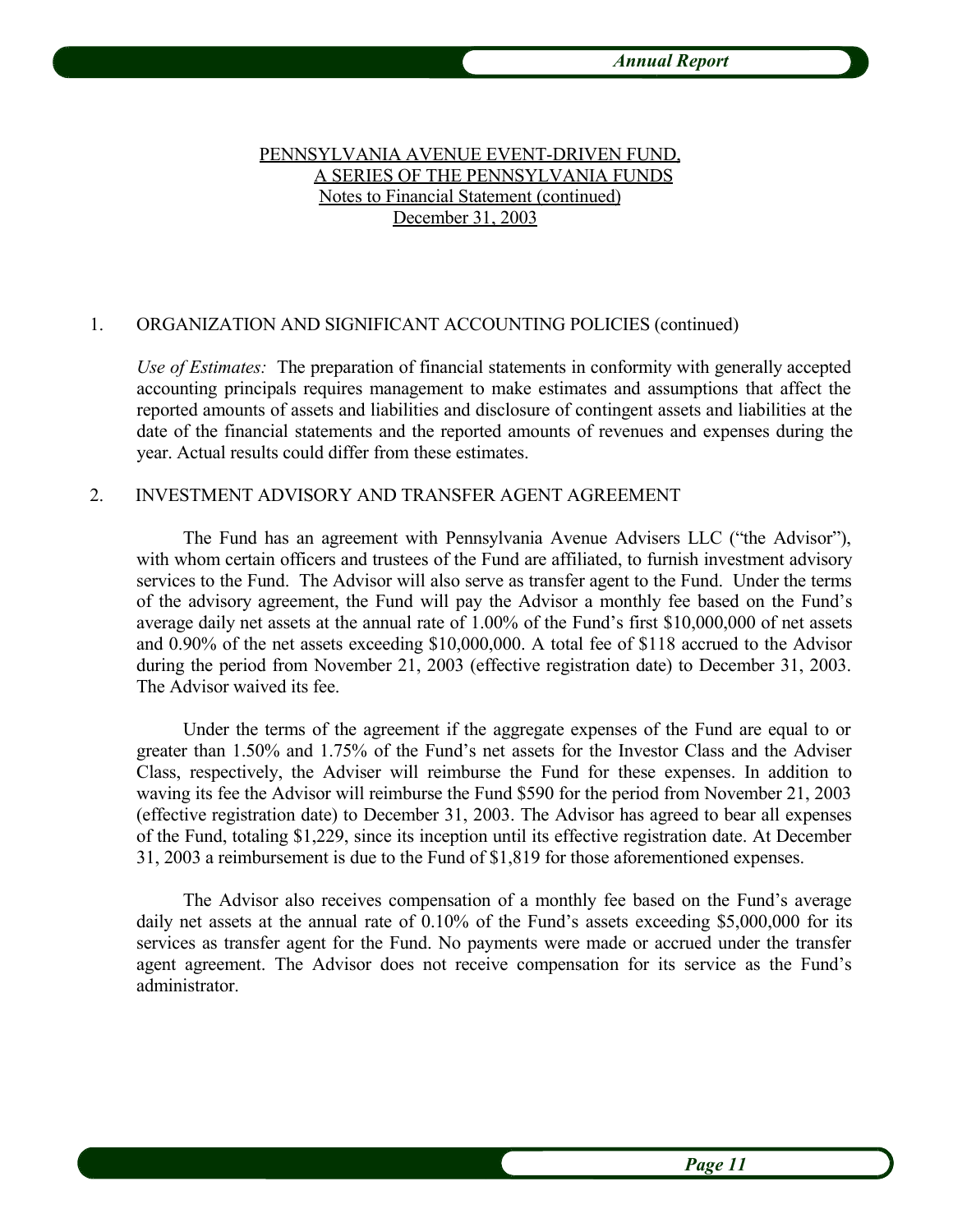# PENNSYLVANIA AVENUE EVENT-DRIVEN FUND, A SERIES OF THE PENNSYLVANIA FUNDS Notes to Financial Statement (continued) December 31, 2003

### 2. INVESTMENTS

For the period from November 21, 2003 (effective registration date) to December 31, 2003, purchases and sales of investment securities other than short-term investments aggregated \$29,942 and \$24,866, respectively. On December 31, 2003, the gross unrealized appreciation of all securities totaled \$5,920, and the gross unrealized depreciation of all securities totaled \$542, for a net unrealized appreciation of \$5,378. The aggregate cost of securities for federal income tax purposes at December 31, 2003 was \$81,152.

### 3. FEDERAL INCOME TAXES

Income and long-term capital gain distributions are determined in accordance with Federal income tax regulations, which may differ from accounting principles generally accepted in the United States.

As of December 31, 2003, the components of distributable earnings on a tax basis were as follows:

| Undistributed ordinary income        |         |  |
|--------------------------------------|---------|--|
| Undistributed long-term capital gain |         |  |
| Unrealized appreciation              | \$5,378 |  |

The tax character of distributions paid during the years ended December 31, 2003 are as follows:

| Ordinary income        | \$3,530 |
|------------------------|---------|
| Long-term capital gain | $\sim$  |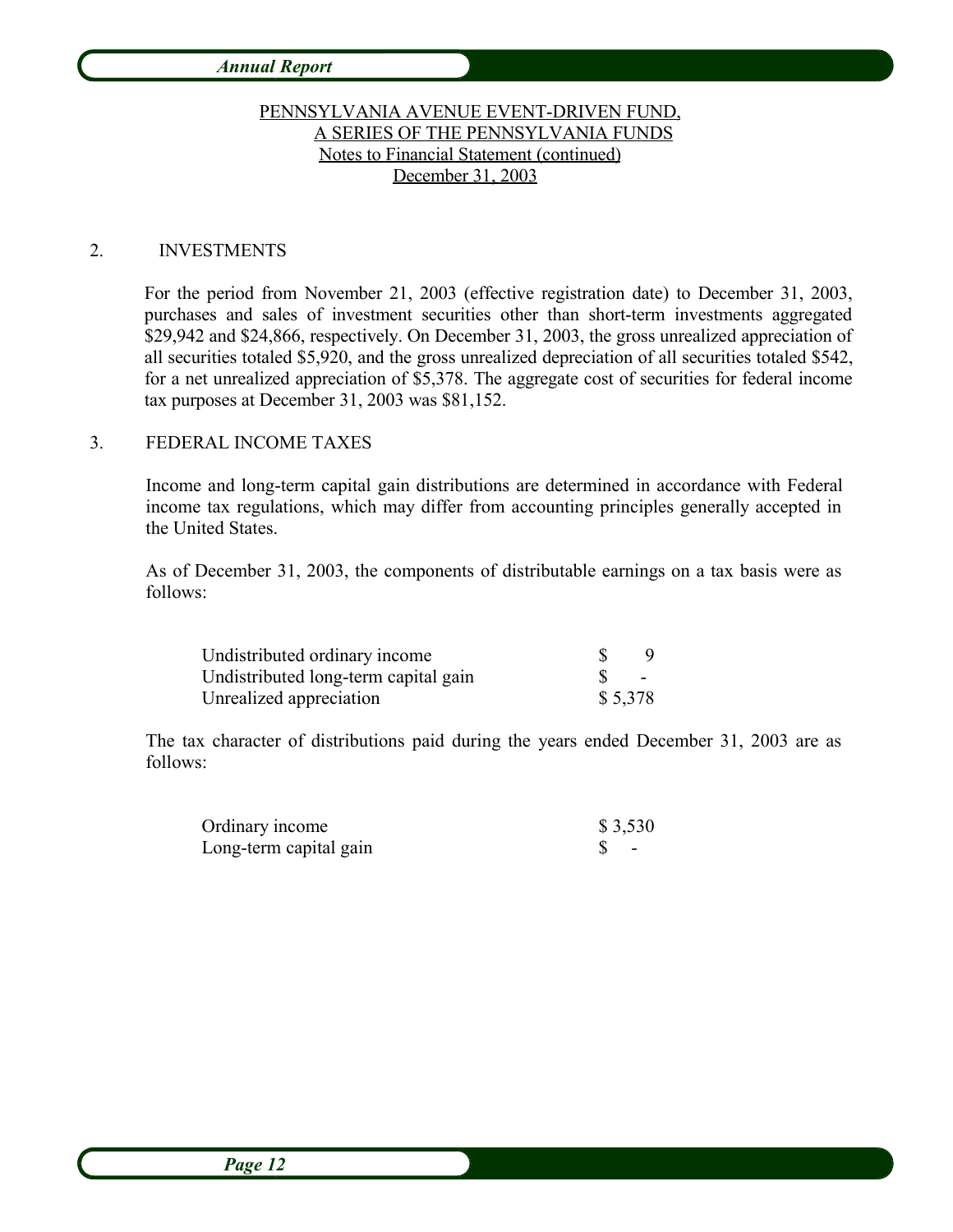#### INDEPENDENT AUDITOR'S REPORT

To the Shareholders and Board of Trustees of the Pennsylvania Avenue Event-Driven Fund, a Series of The Pennsylvania Avenue Funds

We have audited the accompanying statement of assets and liabilities of the Pennsylvania Avenue Event-Driven Fund, a Series of The Pennsylvania Avenue Funds (the "Fund") including the schedule of investments as of December 31, 2003 and the related statements of operations, changes in net assets and the financial highlights for the period from November 21, 2003 (effective registration date) to December 31, 2003. These financial statements and financial highlights are the responsibility of the Fund's management. Our responsibility is to express an opinion on these financial statements based on our audit.

We conducted our audit in accordance with auditing standards generally accepted in the United States of America. Those standards require that we plan and perform the audit to obtain reasonable assurance about whether the financial statements and financial highlights are free of material misstatement. An audit includes examining, on a test basis, evidence supporting the amounts and disclosures in the financial statements. Our procedures included confirmation of securities owned as of December 31, 2003, verified by correspondence with the custodian and brokers. An audit also includes assessing the accounting principles used and significant estimates made by management, as well as evaluating the overall financial statement presentation. We believe that our audit provides a reasonable basis for our opinion.

In our opinion, the financial statements and financial highlights referred to above present fairly, in all material respects, the financial position of the Pennsylvania Avenue Event-Driven Fund, a Series of The Pennsylvania Avenue Funds as of December 31, 2003, the results of its operations, the changes in its net assets and the financial highlights, for the period indicated therein, in conformity with accounting principles generally accepted in the United States of America.

Abington, Pennsylvania /s/ Sanville & Company<br>
February 27, 2004 Certified Public Account Certified Public Accountants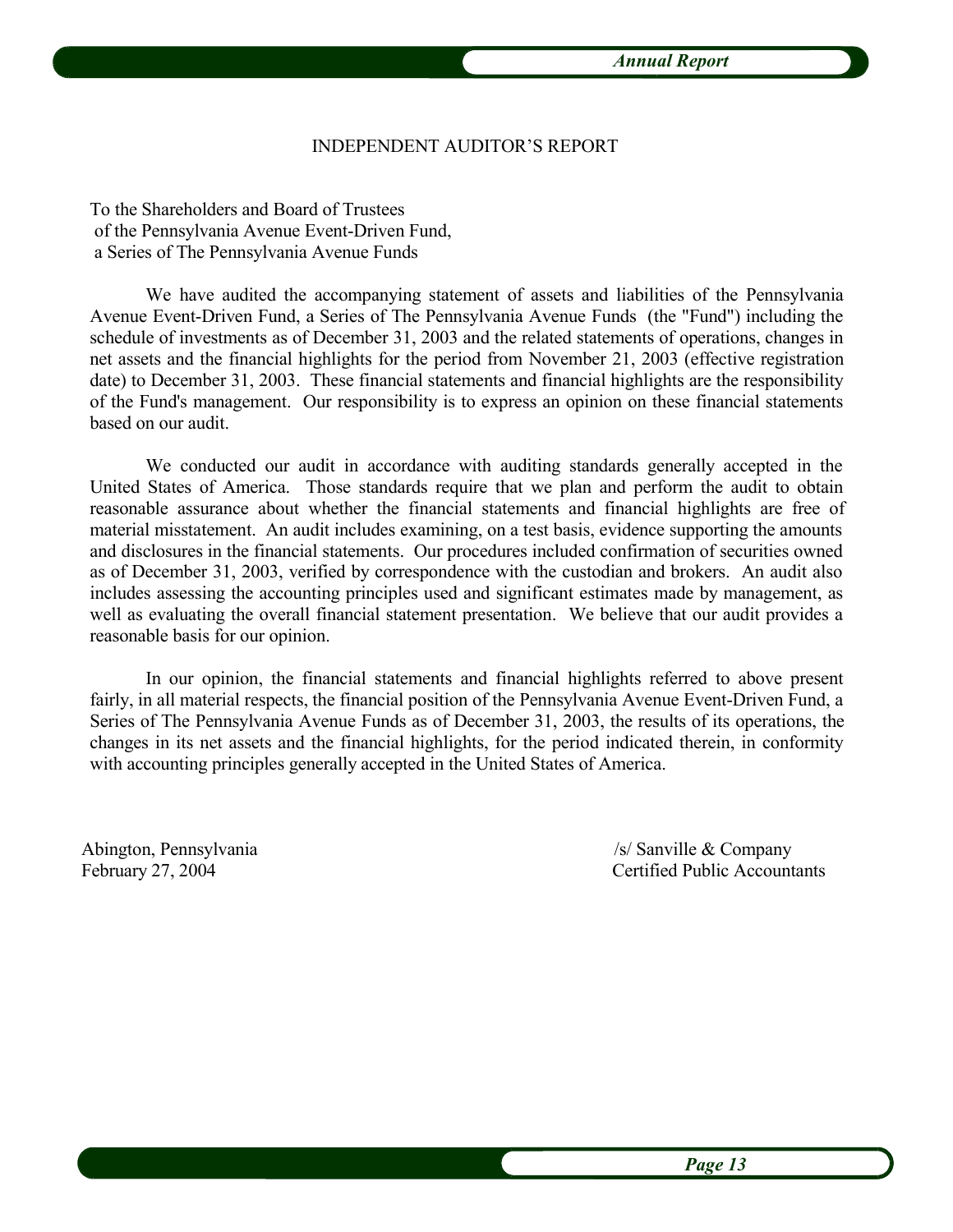# PENNSYLVANIA AVENUE EVENT-DRIVEN FUND, A SERIES OF THE PENNSYLVANIA FUNDS Board of Trustees and Officers (Unaudited)

The business and affairs of the Fund are managed under the direction of the Fund's Board of Trustees. Information pertaining to the Trustees of the Fund is set forth below. The SAI includes additional information about the Fund's Trustees, and is available without charge, by calling 1-888- 642-6393. Each Trustee may be contacted by writing to the trustee c/o Pennsylvania Avenue Funds, P.O. Box 9543, Washington, DC 20016.

| Name and Address                                                                            | <b>Position</b> | Since | Principal Occupation During The Past Five<br>Years                                                                                                                      | Other<br>Directorships<br><b>Held By Trustee</b> |
|---------------------------------------------------------------------------------------------|-----------------|-------|-------------------------------------------------------------------------------------------------------------------------------------------------------------------------|--------------------------------------------------|
| Thomas Kirchner, CFA*<br>4201 Massachusetts<br>Avenue NW<br>Washington, DC 20016<br>Age: 35 | President       | 2002  | Financial Engineer, Fannie Mae (1999 -<br>2004); Bond Trader and Financial Engineer,<br>Banque Nationale de Paris S.A. (1996-1999).                                     | None                                             |
| Richard Holly<br>3601 Connecticut<br>Avenue NW<br>Washington, DC 20008<br>Age: 38           | Trustee         | 2003  | Senior Financial Analyst, Lafarge North<br>America (since 2003); Consultant,<br>Accountemps (2002 - 2003); Senior<br>Financial Analyst, Engelhard-Clal (1998-<br>2002). | None                                             |
| Gale Witoonchatree<br>4977 Battery Lane<br>Bethesda, MD 20814<br>Age: 31                    | Trustee         | 2002  | Financial Engineer, Fannie Mae (2000-<br>present); GSUSE LLC, Analyst (1998-2000);                                                                                      | None                                             |

\* Thomas Kirchner, as an affiliated person of Pennsylvania Avenue Advisers LLC, the Fund's investment adviser, is an "interested person" of the Trust within the meaning of Section 2(a)(19) of the 1940 Act.

A description of the policies and procedures that the Fund uses to determine how to vote proxies relating to portfolio securities is available upon request by calling toll-free 1-888-642-6393, on the Fund's website at www.PennAveFunds.com, or on the Securities and Exchange Commission's website at www.SEC.gov.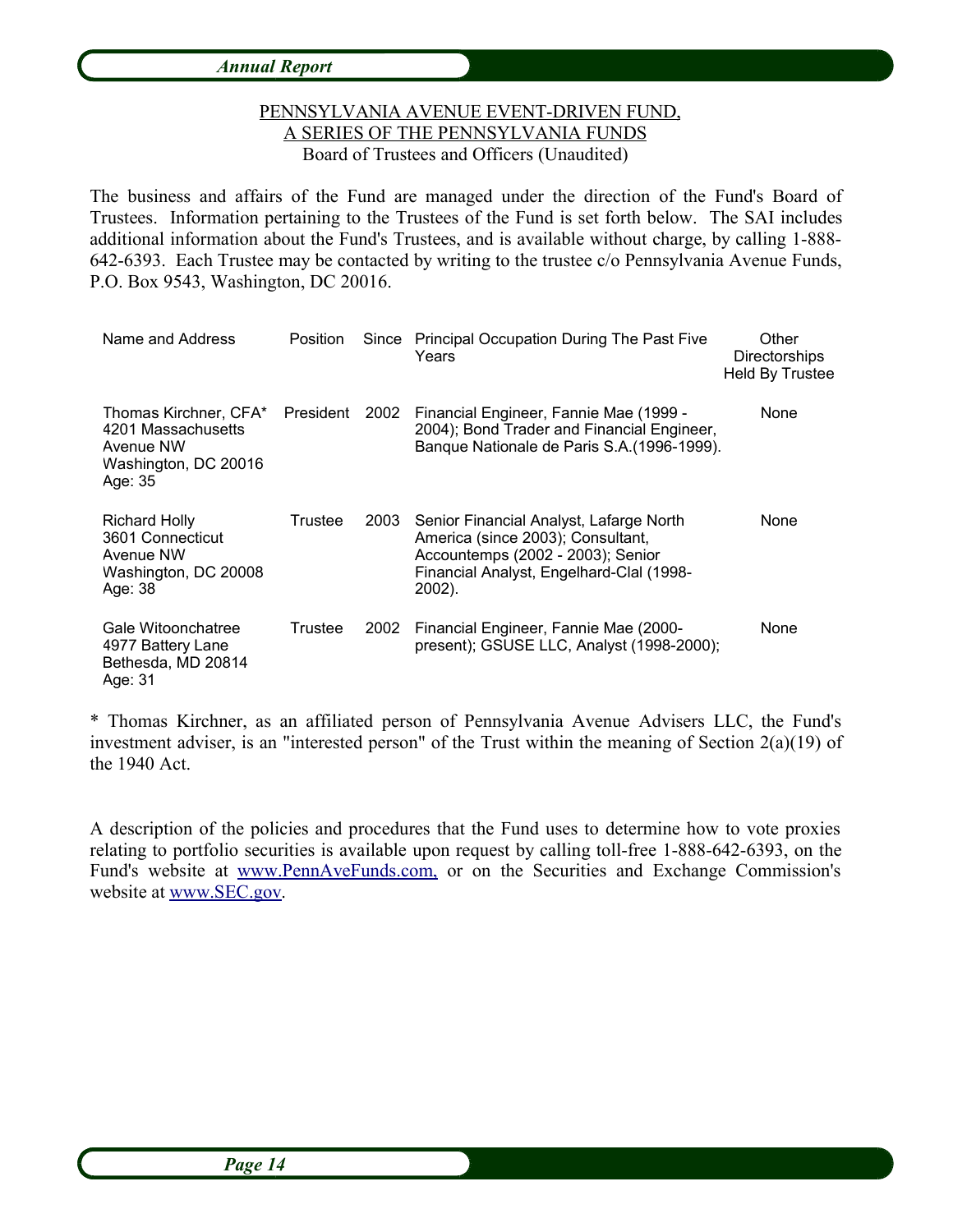*This page has been left blank intentionally.*